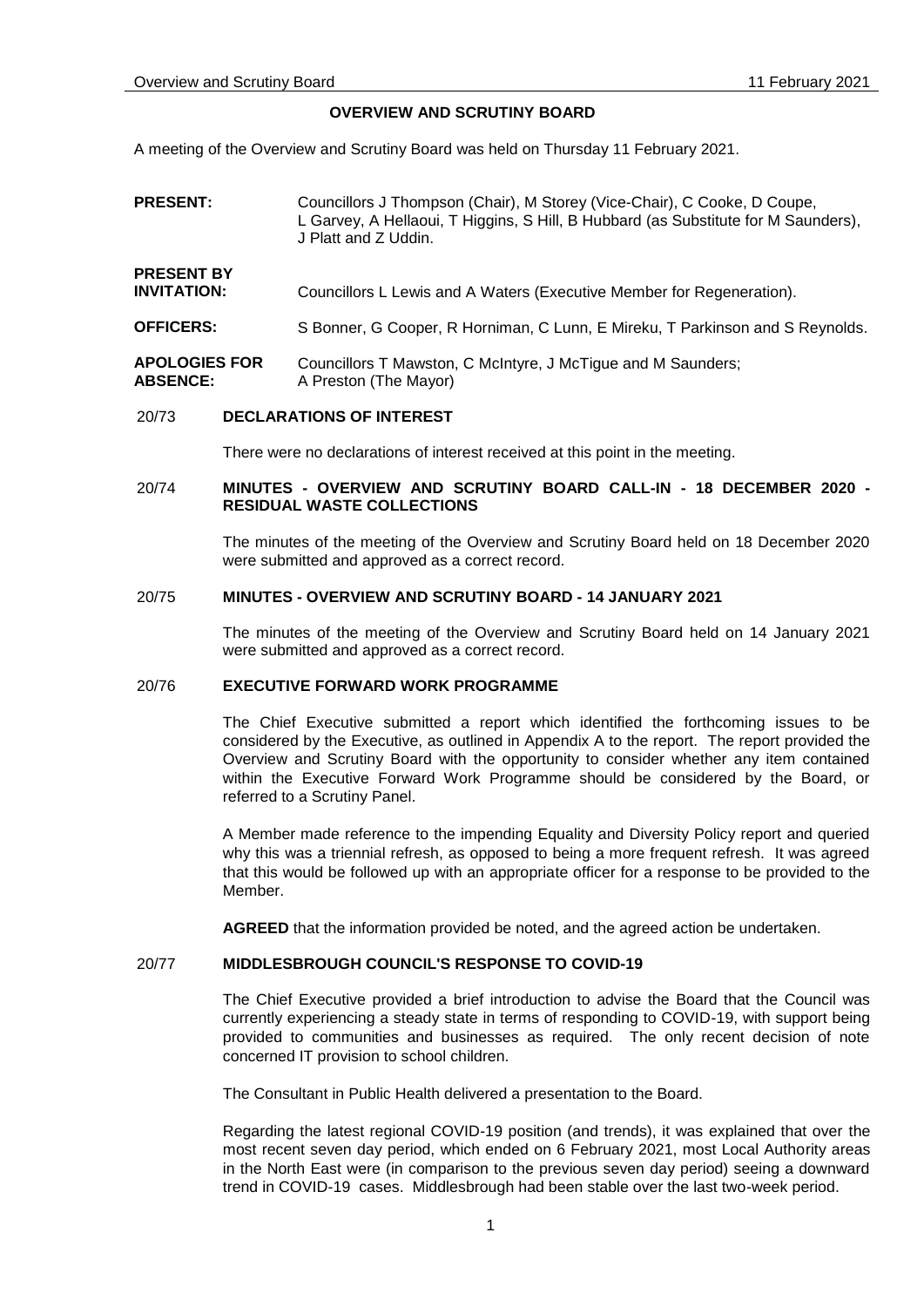The local position showed a downward trend, which had plateaued over the last two weeks. On 10 February 2021, there had been 64 new cases of COVID-19; 526 new cases had been diagnosed in the last seven days; the current rate per 100,000 of the population was 373.1.

Since the beginning of the COVID-19 pandemic in 2020, there had been circa. 11,000 cases in the Middlesbrough Council area. There had been 858 cases diagnosed in the last 14 days, and 1462 new cases diagnosed in the last 21 days.

In terms of COVID-19 mortality rates, up to 22 January 2021 inclusive, there had been 298 deaths. Four of these had occurred in the previous week; the rate per 100,000 of the population was currently 211.10. The majority of those deaths had occurred in hospital (194), followed by care homes (91), at home (12) and in a hospice (1).

Regarding the COVID-19 case rate by age groupings, it was indicated that the majority of Middlesbrough's current cases were amongst the 23-34 age group.

In terms of current clustering and outbreaks, and activities being undertaken as part of community testing, it was explained that there were two outbreaks currently ongoing, both of which were in high risk settings (Houses of Multiple Occupation (HMO)): one was a mother and baby unit and the other a supported living unit. In terms of work places, cases had been identified at DWP offices; Cleveland Cable Company; Teesside University; On a Roll sandwich manufacturer; and First Source.

As part of the Council's response to the pandemic, the Council hosted a community testing programme. Through the programme, additional testing was provided to essential workers who were not able to work from home during the lockdown period, which was provided twice per week. Additional testing was also available to any members of the public who were not showing symptoms of COVID-19, which was in addition to the testing sites already available to those displaying symptoms. In Middlesbrough, three fixed sites within the community were planned: Middlesbrough Sports Village (now live), North Ormesby Community Hub, and Newport Community Hub. As part of the programme, essential worker testing (mainly Social Care staff) was now live at three Council sites: MAIN, Resolution House, and Cavendish House. Work was also being undertaken with high risk businesses, i.e. those with between 50-250 employees, to undertake Lateral Flow/regular testing.

Following the update, Members were afforded the opportunity to ask questions.

A Member referred to HMOs and to one of the identified cases, and requested clarification around the 42 residents that had been shielding. In response, it was explained that in this case, this referred to 20 adults and 22 children – a mother and baby unit that hosted mainly asylum seekers. To date, there had been seven positive cases; all those living in the facility were required to self-isolate because of the way the venue was structured (e.g. communal areas and shared facilities in place). The Member was concerned of the number of people in one household. In response, it was explained that this was similar to the other HMO where 50 people resided (each with individual rooms, but with shared facilities). It was difficult to ask a few to isolate.

In response to an enquiry regarding the potential reasons for the plateauing of cases, but the number appearing to remain quite high, it was explained that one of the things being observed was that following the first lockdown, the number of cases had reduced to a very low level. After the second and current lockdowns, the number of cases had reduced, but not as far as expected. During the current lockdown, there was still a number of people working because they were not able to work from home, whereas after the first lockdown, anyone that could not work from home remained at home. As more people were leaving home to work, there was an assumption that because more people were coming into contact from different households and mixing at the workplace, the likelihood of cross infection was higher. This was one of the reasons for increased support to businesses in terms of testing to help break the chain of transmission in the workplace. The Member commented on the movement of people in Middlesbrough, which seemed as high as at any other time. It was hoped that the number of cases would be reduced to that of other areas.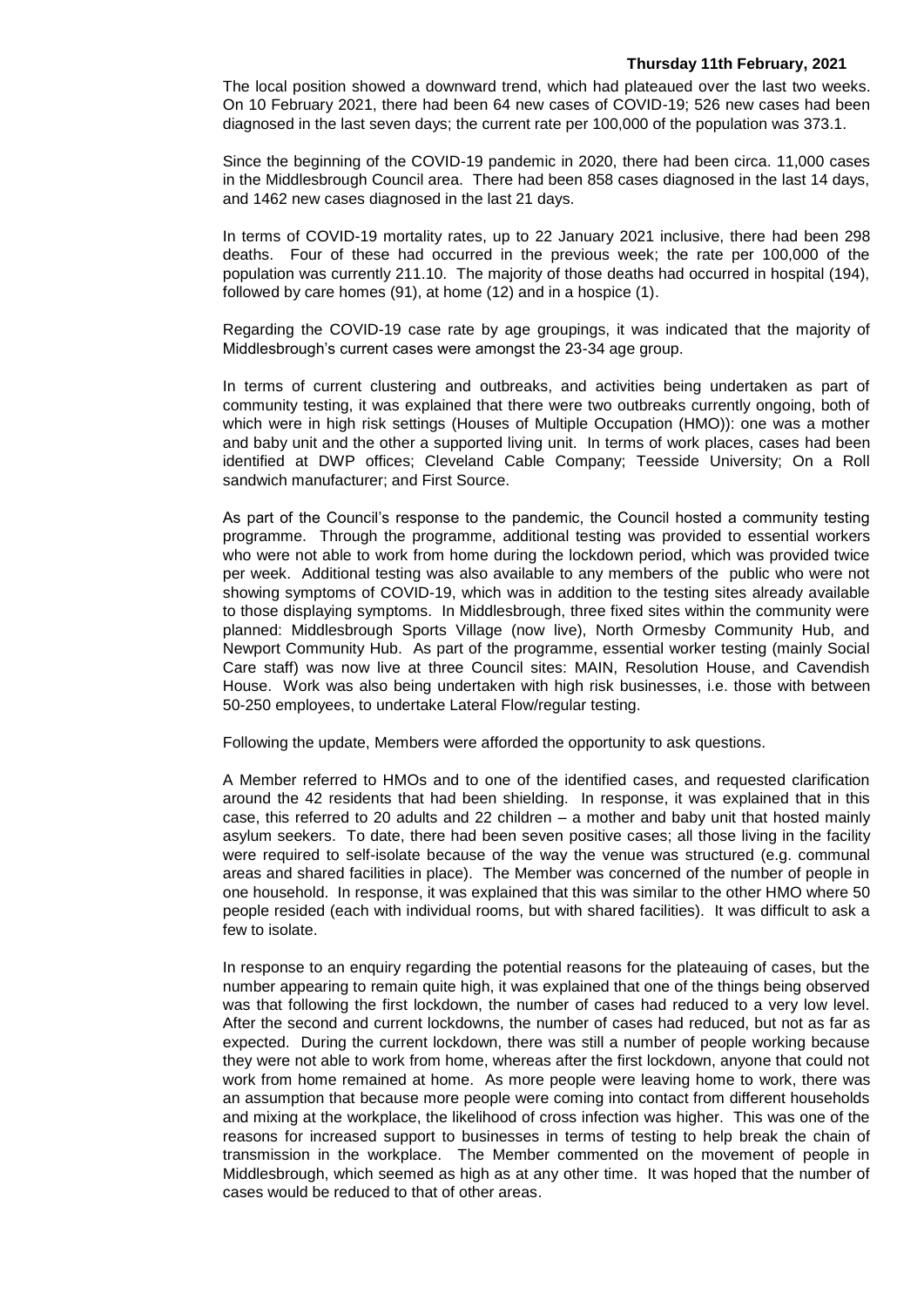A Member referred to HMOs and queried the procedures followed to deal with confirmed cases, particularly in terms of contact tracing if individuals did not have mobile phones or apps to support this. In response, it was explained that as part of the measures put in place, food (3 meals per day) and support to obtain medication was provided. Close working was undertaken with management to ensure that outbreak control measures were in place and that residents were supported as much as possible. Reference was made to the New walk facility, where there had been an outbreak; there had been no issues and the isolation period had now passed. Some segregation had been required for the shared facilities, but residents were supported throughout. The Member commented that he had been aware of one resident from within that facility being out in the community, and queried whether a local lockdown had been put in place for those residents. In response, it was explained that there had been agreement that residents were not to leave the premises during the isolation period; this matter would be discussed with the management.

A Member referred to concerns raised with him by a Head teacher in relation to the safeguarding of children who had been at home for some time and queried, from a Council perspective, how children who were not in care, but living in vulnerable households, were being identified and supported. In response, the Chief Executive advised that during the last lockdown, new risk plans had been completed on every child that was in the Local Authority's care, and every child that had an Education, Health and Care Plan. A review of almost 4000 risk plans had been conducted, which re-assessed the child's situation and the issues that they would face if not attending school. Those plans had been maintained and through the review processes in place, it was being ensured that any new concerns identified were monitored and dealt with accordingly.

A Member referred to other areas in the North East and the downward trend in the number of positive cases that had been observed, and Middlesbrough remaining the same despite more testing in the area. It was queried whether this additional testing would have an effect on Middlesbrough's trend or not. In response, it was explained that all areas were undertaking large amounts of testing at the moment and Middlesbrough's trends were going down, it was within the last two weeks that these had plateaued. Observation would continue to ascertain whether the downward trend continued. The Chief Executive commented that, geographically, Middlesbrough was far more urbanised than a lot of the Local Authorities of the same population size. More people living in an urbanised area was a contributory factor to figures being higher, and it also needed to be recognised that Middlesbrough was a major employment hub for all of the Tees Valley. It was felt that everything that could be done was being done; it was not felt to be an issue of more testing, but due to the type of place Middlesbrough was, which meant that it would be more susceptible to rising figures.

A Member queried the number of Teachers or Teaching Assistants that had tested positive for COVID-19. In response, it was indicated that this data would be obtained.

A Member referred to testing sites and queried accessibility for areas such as Hemlington and Coulby Newham, where rates were high. In response, it was explained that the test site at Cannon Park was a regional test site; mobile testing units were currently hosted in Hemlington at the Viewley car park next to All Nations Church on Mondays and Tuesdays, and on Cargo Fleet Lane in the Thirteen Group car park Wednesday to Friday. An additional mobile unit had been established at Pallister Park car park. Testing was spread as broadly as possible; it was reiterated that a site had also been established at Middlesbrough Sports Village, and intended that one would be established in the North Ormesby area. Consideration had been given to vehicle ownership and access to testing sites; drive-in and walk-in options were available as appropriate.

A Member requested that the presentation slides be circulated to the Board; this would be actioned.

A Member referred to the vaccination programme in respect of taxi drivers and queried whether those drivers, who were contracted by the Council to transport (vulnerable) children and adults, were receiving vaccines. In response, it was indicated that there was a national list of occupations and conditions that created a priority list. The vaccination programme was controlled by the NHS, with the hospital conducting vaccinations for occupations that fell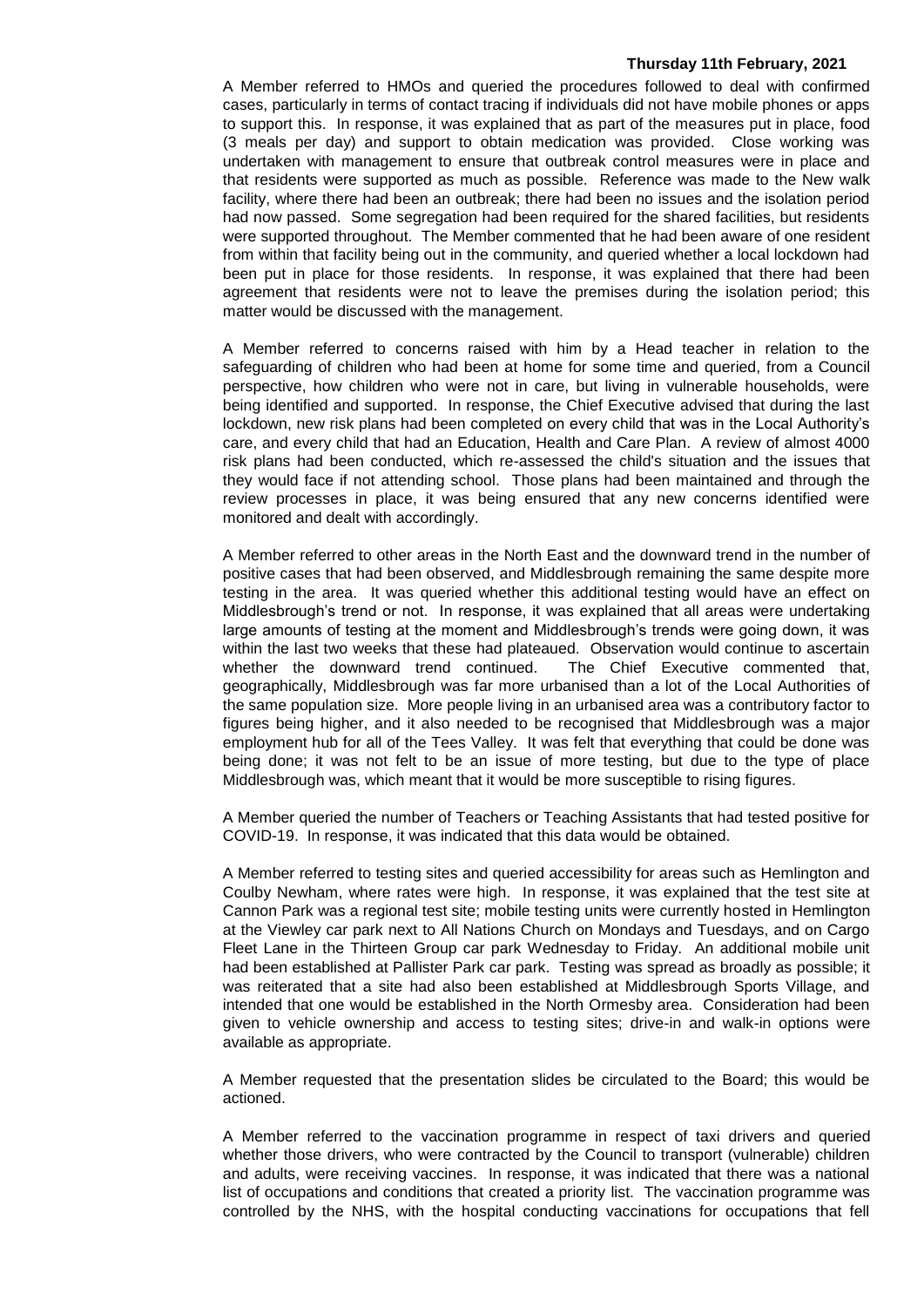within that priority list and key demographics. Mention was made to other areas and the distribution of surplus vaccines to individuals within specific categories. This query would be raised with the Clinical Commissioning Group (CCG) and further information provided in due course.

The Chair thanked the Chief Executive and the Consultant in Public Health for their attendance and contributions to the meeting.

**AGREED** that the information provided be noted, and the agreed action be undertaken.

## 20/78 **EXECUTIVE MEMBER UPDATE: EXECUTIVE MEMBER FOR REGENERATION**

The Executive Member for Regeneration, Councillor A Waters, was in attendance at the meeting to update the Board on his aims and aspirations, progress made to date, and to highlight any emerging issues relating to his portfolio. The Director of Regeneration and Culture was also in attendance at the meeting.

The Executive Member made the following points as part of his update to the Board:

- This portfolio covered transportation, inward investment to the town, economic development, development, planning and building control.
- Current key issues included: Cycle lanes on Linthorpe Road; Inward investment at Centre Square, with the properties now largely being let; Tees AMP, with all units now let or under offer; and the BOHO Zone area.
- Regarding economic development, the Town Centre issues in relation to COVID-19 had had a huge impact. Reference was made to the significant amount of work being undertaken by officers in relation to grants and revenues and benefits, with a message of thanks being conveyed to all of the teams involved.
- Regarding the Future High Streets Fund, the Council had secured £14m, which was excellent news for the Town Centre and the wider Tees Valley area.
- Work was currently being undertaken in repurposing Captain Cook Square.
- In terms of housing development, work was progressing in Gresham and it was hoped that Thirteen Group would be on site soon. Reference was made to BOHO Bright ideas, where 60 units would be on site soon. Agreements had been reached with all of the developers for housing at Middlehaven, which was excellent news.
- Work was currently ongoing with regards to the Stainsby consultation, which was due to end at the end of January 2021.

Following the update, Members were afforded the opportunity to ask questions.

A Member referred to cycle path investment and the importance of this. Reference was made to the cycle lanes investment on Linthorpe Road and to the potential for further investment in other areas of Middlesbrough. Further details were requested as to how Linthorpe Road had been selected for the lanes, what other options had been considered, and what consultation work had been carried-out. In addition, it was queried whether further investment for other areas could be identified. In response, the Executive Member explained that consultation work in respect of Linthorpe Road had been carried out through the Tees Valley Combined Authority (TVCA), as it was a TVCA funded project. Consideration was given to the feedback received to date, which had included negative feedback from some businesses. This was acknowledged, however, it was indicated that car parking on Linthorpe Road was limited, and the revenue generated from car parking was minimal as only 30 vehicles paid to park in this locality during designated/peak times. Following consultation activity, responses had been reviewed and it was hoped that some further ideas would be brought forward to support businesses in the area. It was explained that Linthorpe Road was a gateway into the Town Centre. In terms of further infrastructure, it was important that development permitted cycle lane linkage across the town to drive the cycling initiative forward, to encourage change and reduce reliance upon personal vehicle usage. The Member requested that, if/when looking at other sites for cycle infrastructure, as many Ward Members as possible be involved in the process.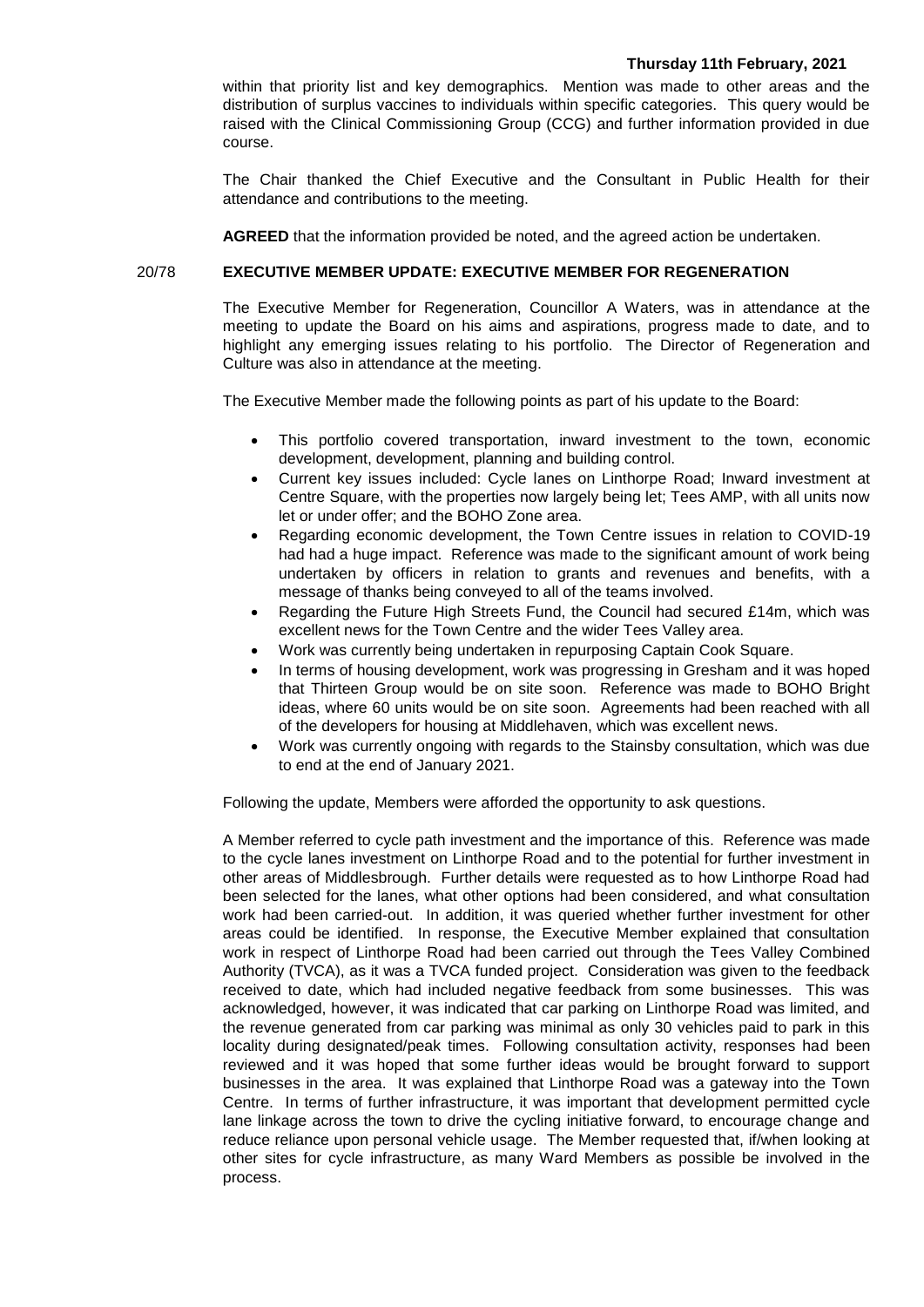A Member referred to the Stainsby development and commented upon potential traffic issues if the spine road did not proceed. In the event that this did not go ahead, a commitment was sought from the Executive Member that further consultation work would be undertaken with affected Wards/Ward Councillors (including Hemlington and Stainton and Thornton). In response, the Executive Member provided background details in respect of the development, referring to: housing development in the area; inclusion of the road in the 2014 Local Plan; preservation of as much of the meadow as possible; and consultation activity currently being carried-out. It was indicated that further consultation work would be undertaken with Members of the surrounding Wards, as appropriate.

A Member referred to the £14m allocation from the Future High Streets Fund and requested further information. In response, the Executive Member explained that, in essence, the purpose of the allocation was to ensure that Middlesbrough retained its High Street for the future. Consideration was given to a neighbouring Local Authority area where a significant number of businesses had been lost. It was indicated that Middlesbrough provided a centre point for the whole of the Tees Valley and it was essential that the Town Centre be kept in what was an ever-changing environment. Continued investment was needed in order to keep businesses operating.

The Director of Regeneration and Culture explained that the Council had secured a 70% allocation of the funds originally bid for from the Future High Streets Fund, which appeared consistent with other Local Authorities. Reference was made to retail space and empty premises being replaced with leisure and cultural facilities, and urban living space. It was envisaged that the Town Centre would continue to retain a core retail offering, but would be complemented by a wider mix to ensure that it could continue to operate. It was highlighted that a report would be considered by the Executive in April 2021, which would set-out the full programme for the Future High Streets Fund.

A Member made reference to the Future High Streets Fund and commented that the High Street was not only concerned with the Town Centre. It was queried whether any of the funding would be allocated to other localised shopping areas, such as The Viewley Centre and Parliament Road. In response, the Executive Member acknowledged this point and made reference to other elements of development plans, such as wider business, leisure and retail. The Director of Regeneration and Culture explained that there were two funds in existence: the Future High Streets Fund, whereby funding had already been secured, and the Towns Fund, whereby the outcome to a recent bid was currently awaited. It was explained that this enquiry aligned more towards the Towns Fund bid, but it was difficult to say what and how activity would be undertaken until the outcome of that bid was known.

A Member referred to a recent meeting of the TVCA's Audit and Governance Committee and commented that the Authority had £19.3m worth of funding set aside to support Local Authorities in the Tees Valley to develop brownfield sites. It was queried what plans were in place for Middlesbrough in this regard. In response, the Executive Member commented that wherever funding opportunities were presented through the TVCA, bids would be made for an allocation. The Director of Regeneration and Culture explained that this funding was being allocated in phases; Middlesbrough had received an allocation of £7.9m in phase one for preparatory work at Middlehaven. This was subject to the satisfactory completion of legal and contractual work, which was currently being undertaken. The outcome of this would be reported to Executive in due course. Mention was also made of funding that the Council had helped secure for Thirteen Group in relation to a couple of sites. It was indicated that the £7.9m was spread across a number of years. The fund was still open and bidding would continue for other sites.

In response to a request for clarification regarding the Stainsby/Mandale Meadow consultation work currently taking place, the Executive Member explained that this consultation activity referred to housing development. Reference was made to the Local Plan produced in 2014, which stipulated the inclusion of a road in the locality to alleviate problems with traffic. Unfortunately, a road was mandatory and despite every effort to achieve otherwise, it was highly likely that a road would run through the site. Work would be undertaken with the community and activities undertaken as sensitively as possible to mitigate damage.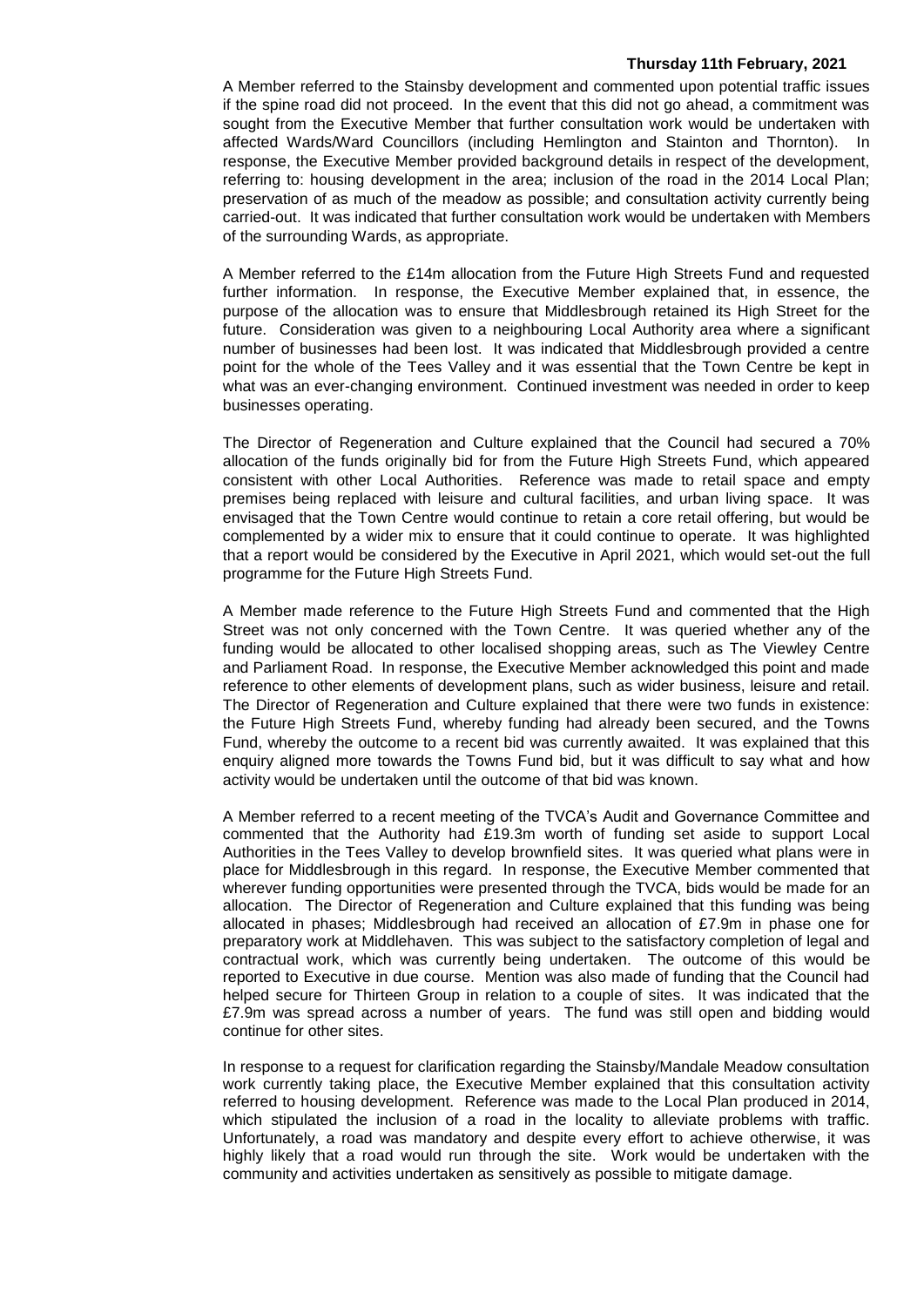A Member referred to brownfield sites and commented upon payments made to surrounding communities to develop amenities for local people, feeling that in some cases the payment amounts needed to be increased. In response, the Executive Member explained that if there was a profit from a land sale within the town, i.e. the amount received exceeded the Council's asset value, the Council would do its utmost to share that amount with the local community. It was hoped that in the long term, in light of the work being undertaken with housing developers, increased monies would be afforded to local people within those areas. Members were encouraged to come forward with their ideas and suggestions as to how local areas could be improved through the payments/allocations.

A Member commented that there were many brownfield sites located around Middlesbrough; it was hoped that some would be retained to provide work opportunities for both older and younger people residing in Middlesbrough. Reference was made to development of one site that had been awarded a 199-year lease to a housing developer, which although would provide Council Tax revenue, the use of the land by the Council for this period of time would not be possible. In response, the Executive Member acknowledged this point. It was explained that development of brownfield sites in small pockets would generate Council Tax income. Reference was made to the regeneration of Middlehaven, where the infrastructure was being established first to provide training and employment opportunities in industries, such as technology, that would provide for future generations. It was highlighted that there was a current skills shortage in Middlesbrough, with individuals relocating from other areas of the country to fill digital employment vacancies. Work was currently taking place with schools in order to address skills shortages and prepare young people for future employment.

A Member agreed that consideration did need to be given to the future, but commented that Middlesbrough had a finite number of greenfield sites – it was important to remain mindful of this when looking at development opportunities. In response, the Executive Member acknowledged this point. Reference was made to the Mayor's Vision and the desire to increase urban living, which would utilise brownfield sites in the Town Centre. It was also important to remain mindful of the desire to provide training and employment opportunities for local people in digital industries. Reference was made to the Local Plan, currently being drafted, which would help protect greenfield sites.

A Member referred to the Local Plan and a recent meeting of the Planning and Development Committee, where an application for a housing development had been considered. It was explained that the maximum allocation for housing identified in the Local Plan for that particular area had been exceeded, and planning permission granted; clarification as to the role of the Local Plan was sought. In response, the Executive Member explained the importance of the Local Plan, which was enshrined in law. The Director of Regeneration and Culture explained that the Local Plan guided the Planning and Development Committee. It was not 100% specific on every issue and there was flexibility available (the example of a change to housing numbers on a particular development was provided). Omission of a Local Plan would have very negative consequences; a clear and concise Local Plan facilitated the Planning and Development process. If justification for changes to the housing mix or design of a particular development was provided, this could be taken into account by the Planning and Development Committee.

A discussion ensued in relation to the wider benefits afforded to local communities in instances where development work was undertaken. A Member felt that in some cases the benefits awarded had differed; reference was made to the Nunthorpe and Newport Wards. The Executive Member referred to the past, current and planned development of these areas and the work that would be undertaken in moving forward.

A Member referred to the development of Middlehaven and, on the basis that the snow centre project would no longer be progressed, queried the plans for that key site. In response, the Executive Member advised that there was interest in the site; work was currently being undertaken as to potential ways forward. In terms of timescale, the Director of Regeneration and Culture advised that a report regarding the future development of Middlehaven would be considered by the Executive shortly, which would set out how a strategy would be developed. A subsequent report to a future Executive meeting in three/four months' time would provide details of this strategy. Ward Members would be involved in this process and consulted upon.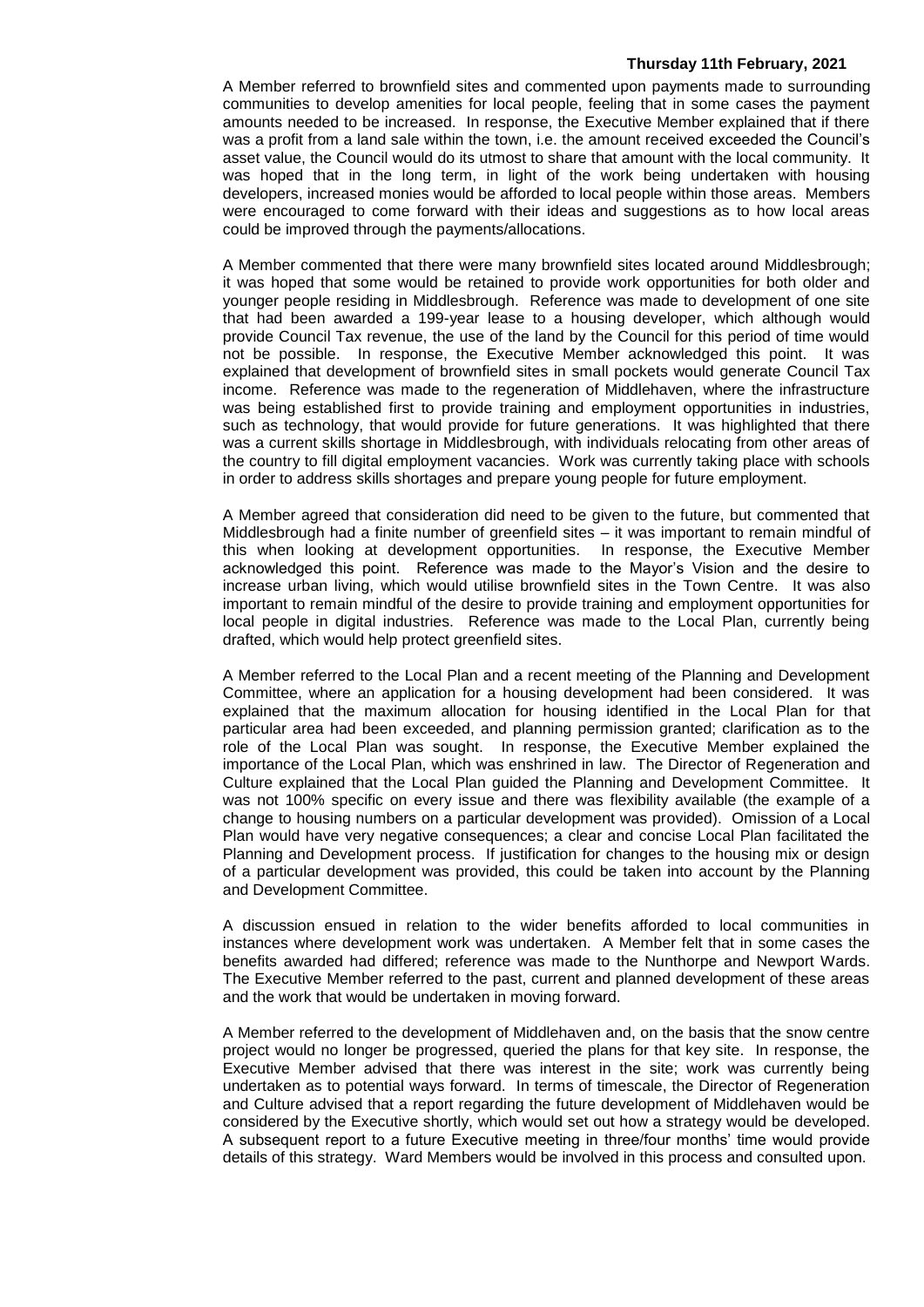A Member referred to the development of a new Community Centre in East Middlesbrough, which would replace the Southlands Centre, and queried the current status of this. In response, the Executive Member confirmed that this development would be taking place. A large proportion of the required funding had been identified from within the Council's Capital Programme; it was intended that the remaining funds would come from the Towns Fund bid, which would hopefully be confirmed in March 2021. Work was currently taking place to determine potential ways forward to ensure that it was a community site fit for purpose. The planning application was being prepared and activities were on-going with the local community in respect of the design of the Centre. A full programme of works would be provided once the remaining funds had been confirmed.

A Member made reference to the Towns Fund bid. To help ensure the most effective way forward for local communities, it was requested that Ward Members be involved/consulted at appropriate times throughout the process. In response, the Executive Member agreed with this point and the importance of Ward Member involvement.

A Member made reference to Selective Landlord Licensing and, given the amount of time that had been lost to COVID-19, queried whether this initiative would be extended. In response, the Director of Regeneration and Culture advised that further information was currently awaited, which would be provided when available.

A Member referred to the consultation activity undertaken in respect of the cycle infrastructure works and queried whether a copy of the consultation document, together with an analysis/details of the responses, could be provided. In response, the Executive Member advised that the consultation work had been carried out by the TVCA as it was funded through the TVCA. The Executive Member referenced media work that he had carried out to publicise the consultation process. The Director of Regeneration and Culture advised that the consultation had now closed and work was currently underway on analysing the results, details of which could be provided in due course.

The Chair thanked the Executive Member for Regeneration and the Director of Regeneration and Culture for their attendance and contributions to the meeting.

# **NOTED**

# 20/79 **FINAL REPORT - CULTURE AND COMMUNITIES SCRUTINY PANEL - SOCIAL COHESION AND INTEGRATION**

The Vice Chair of the Culture and Communities Scrutiny Panel presented the Panel's Final Report in relation to Social Cohesion and Integration.

The recommendations to be submitted to the Executive were:

- 1. That the Council develop a Community Cohesion Strategy for Middlesbrough that:
	- Ensures all aspects of Community Cohesion work is co-ordinated and monitored.
	- Informs the Council's existing social regeneration agenda and is monitored through existing performance reporting processes.
	- Is in place by the end of 2022/23.
- 2. Given recent staffing changes, as well as the discontinuation of funding for key projects after 2021 and the uncertainty brought about the COVID-19 pandemic, the Council should look to ensure the current Strategic Cohesion and Migration Manager is sufficiently supported via a robust staffing structure beyond 2021.
- 3. That the Executive consider including Middlesbrough in the Refugee Resettlement Scheme.
- 4. To assess progress against its objectives, the Panel should receive an update on the progress of Place Based Working no later than November 2021.

**AGREED** that the findings and recommendations of the Culture and Communities Scrutiny Panel be endorsed and referred to the Executive.